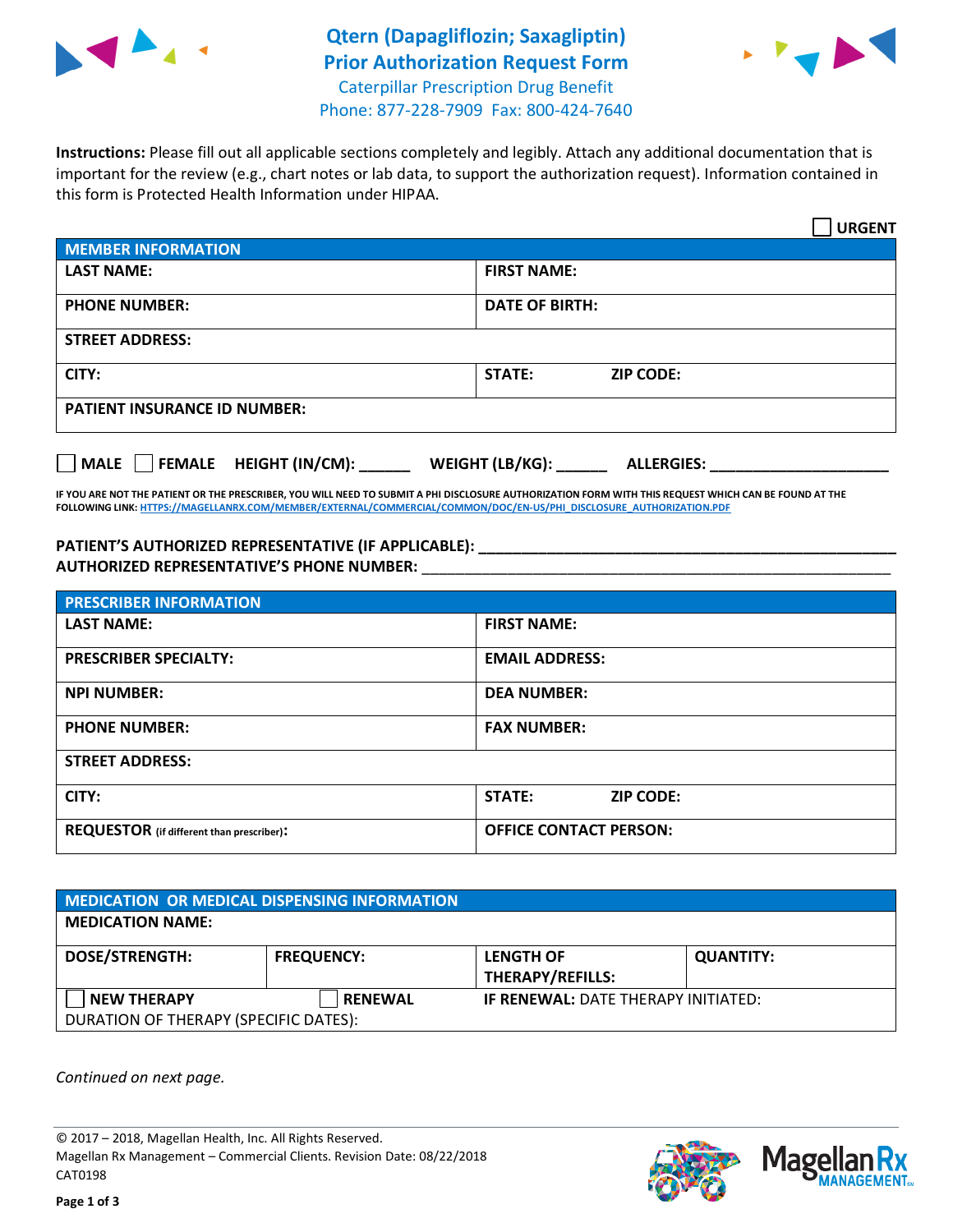



| <b>MEMBER'S LAST NAME:</b>                                                                                                                     | <b>MEMBER'S FIRST NAME:</b>                                                                                                                                                                                                                                                                                                     |                                                       |  |
|------------------------------------------------------------------------------------------------------------------------------------------------|---------------------------------------------------------------------------------------------------------------------------------------------------------------------------------------------------------------------------------------------------------------------------------------------------------------------------------|-------------------------------------------------------|--|
|                                                                                                                                                | 1. HAS THE PATIENT TRIED ANY OTHER MEDICATIONS FOR THIS CONDITION?                                                                                                                                                                                                                                                              | <b>NO</b><br>YES (if yes, complete below)             |  |
| <b>MEDICATION/THERAPY (SPECIFY</b><br>DRUG NAME AND DOSAGE):                                                                                   | <b>DURATION OF THERAPY (SPECIFY</b><br>DATES):                                                                                                                                                                                                                                                                                  | <b>RESPONSE/REASON FOR</b><br><b>FAILURE/ALLERGY:</b> |  |
| <b>2. LIST DIAGNOSES:</b>                                                                                                                      |                                                                                                                                                                                                                                                                                                                                 | ICD-10:                                               |  |
| □ Type II diabetes                                                                                                                             |                                                                                                                                                                                                                                                                                                                                 |                                                       |  |
| □ Other diagnosis:<br>ICD-10                                                                                                                   |                                                                                                                                                                                                                                                                                                                                 |                                                       |  |
|                                                                                                                                                | 3. REQUIRED CLINICAL INFORMATION: PLEASE PROVIDE ALL RELEVANT CLINICAL INFORMATION TO SUPPORT A                                                                                                                                                                                                                                 |                                                       |  |
| PRIOR AUTHORIZATION.<br><b>Clinical information:</b>                                                                                           |                                                                                                                                                                                                                                                                                                                                 |                                                       |  |
|                                                                                                                                                | Is the patient's estimated glomerular filtration rate (GFR) below 60 mL/min/1.73 m2? $\Box$ Yes $\Box$ No                                                                                                                                                                                                                       |                                                       |  |
| Please provide documentation.                                                                                                                  |                                                                                                                                                                                                                                                                                                                                 |                                                       |  |
|                                                                                                                                                |                                                                                                                                                                                                                                                                                                                                 |                                                       |  |
| Is the patient on dialysis? $\square$ Yes $\square$ No                                                                                         |                                                                                                                                                                                                                                                                                                                                 |                                                       |  |
| Please provide documentation.                                                                                                                  | Was the patient's hemoglobin A1C (HbA1c) 7.0% or greater prior to therapy (HbA1c must be taken within the past 6<br>months if the patient has not been on this treatment previously)? $\Box$ Yes $\Box$ No<br>Has the patient tried and failed metformin PLUS at least ONE of the following: A sulfonylurea (e.g., glimepiride, |                                                       |  |
| insulin? □ Yes □ No<br>Please provide documentation.                                                                                           | glyburide or glipizide), and/or a thiazolidinedione (TZD) [e.g., Actos (pioglitazone) or Avandia (rosiglitazone)], or                                                                                                                                                                                                           |                                                       |  |
| pioglitazone, insulin, glimepiride, glyburide, or glipizide? □ Yes □ No<br>Please provide documentation.                                       | Is the patient currently taking at least one of the following anti-hyperglycemic agents, such as metformin,                                                                                                                                                                                                                     |                                                       |  |
| Qtern? □ Yes □ No                                                                                                                              | Has the patient had a trial and inadequate response to Farxiga AND Januvia as single entities prior to requesting                                                                                                                                                                                                               |                                                       |  |
| physician feels is important to this review?                                                                                                   | Are there any other comments, diagnoses, symptoms, medications tried or failed, and/or any other information the                                                                                                                                                                                                                |                                                       |  |
|                                                                                                                                                |                                                                                                                                                                                                                                                                                                                                 |                                                       |  |
| information is received.                                                                                                                       | Please note: Not all drugs/diagnosis are covered on all plans. This request may be denied unless all required                                                                                                                                                                                                                   |                                                       |  |
|                                                                                                                                                | ATTESTATION: I attest the information provided is true and accurate to the best of my knowledge. I understand that<br>the Health Plan, insurer, Medical Group or its designees may perform a routine audit and request the medical<br>information necessary to verify the accuracy of the information reported on this form.    |                                                       |  |
| © 2017 - 2018, Magellan Health, Inc. All Rights Reserved.<br>Magellan Rx Management - Commercial Clients. Revision Date: 08/22/2018<br>CAT0198 |                                                                                                                                                                                                                                                                                                                                 | <b>Magella</b>                                        |  |